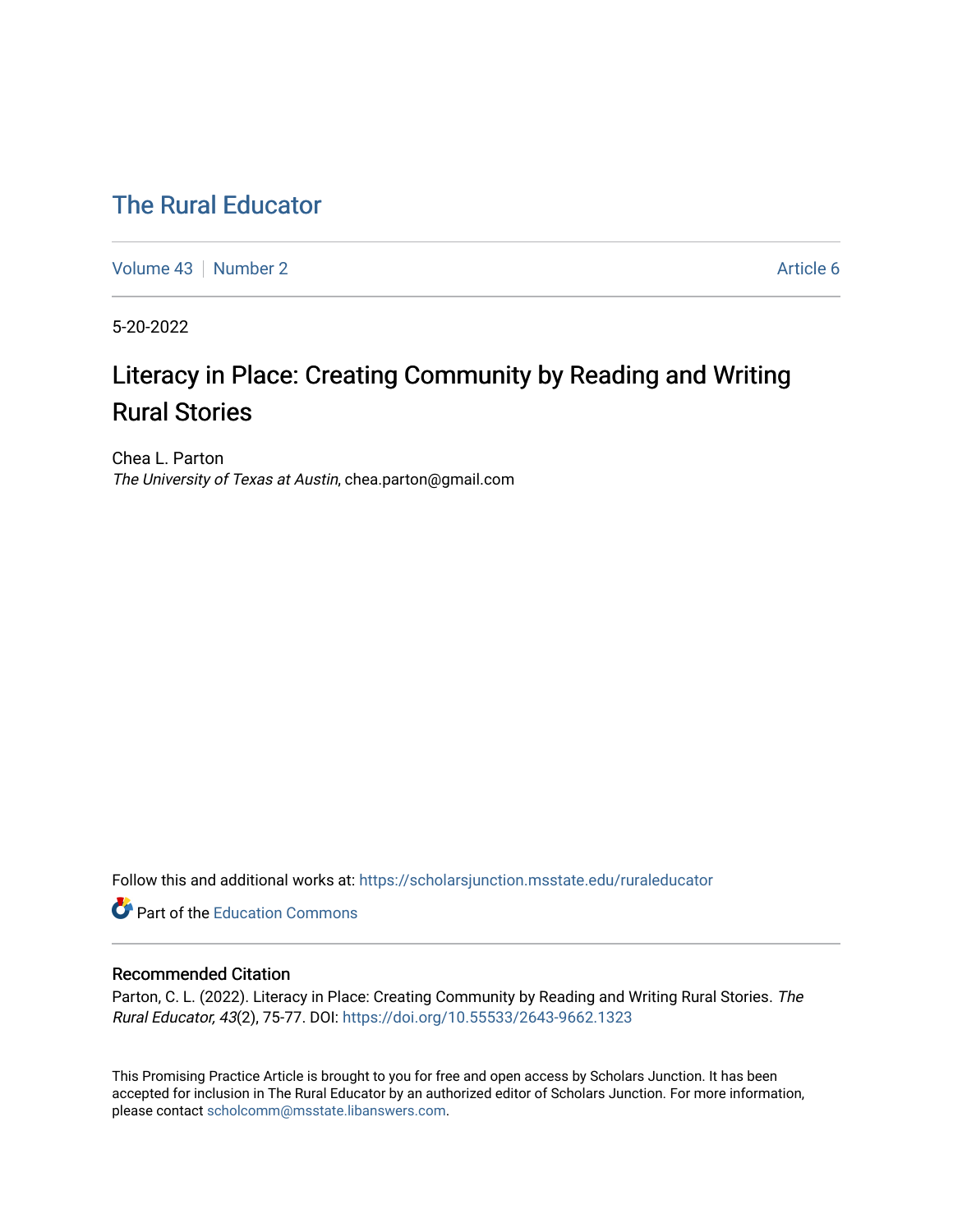#### *Promising Practice*

## **Literacy In Place: Creating Community by Reading and Writing Rural Stories**

## **Chea Parton**

Rural people are everywhere – including in spaces of higher education I had grown to assume they aren't. My assumption was likely born from my experience completing my PhD in an urban-focused program, but I imagine this may be true for a fair share of emerging scholars wanting to do rural work. Because of my work on rural out-migrant teachers' personal and professional identity development (Parton, 2020) and the challenges they face including rural young adult literature (YAL) in their English language arts classrooms (Parton, 2021), I have been learning that a surprising number of English Education scholars I know have rural backgrounds. Recently, I presented at a conference in which the panel chair – who I've known for some time – introduced our panel by saying he was a fitting chair because he grew up in a rural place. I had no idea. I've also been working with an editor of a journal on a piece about the layers of rural place and social class. After quite a bit back and forth and nearing a final draft, the editor told me that he is excited about my work because he grew up working-class rural. Again, I had no idea and I assumed, like I'm sure many folks assume of me, that he grew up middle class and sub/urban.

My knowledge of rural authors writing rural (YAL) stories was also sorely underdeveloped until my dissertation journey. Just like sharing my work has led me to discover more scholars with rural backgrounds, I have also been discovering so many more rural authors than I (and my teacher participants) knew existed. While conducting interviews with teachers during my dissertation, I realized that rural books, especially rural YAL, were largely ignored and absent from my participants' and my own learning and teaching experiences. I taught in a rural school. We read canonical historical fiction that took place in rural places, but I can't think of a single contemporary rural story on any of my syllabi. Nor did I ask students to write about their own experiences as rural people. And why not? Probably for a lot of reasons, but chief among them was that, like so many rural people, I was educated to leave

(Corbett, 2007) and I assumed that they were all middle-class and sub/urban.

Working with the teachers in my study and these reflections on my own learning and teaching inspired me to do something to support teachers in locating, learning about, and teaching rural YAL. It also has me thinking about how we build rural community through our stories – how we come to find one another in academic spaces. I created Literacy In Place (LIP) to both support the reading and writing of rural stories in an effort to help us create rural community across the various (non)rural and academic spaces we occupy, and I'm hoping you'll join me in both endeavors. The rest of this piece will outline the major components of the site and serve as an invitation for you to contribute to the growth of our community in this online space.

#### **What is Literacy In Place?**

Literacy In Place is a website that is founded on three main principles:

- 1. Rural stories are worth reading and worthy of study.
- 2. Rural stories are worth telling.
- 3. Rural cultures are worth sustaining.

Surrounding these tenets, LIP seeks to make it easier for teachers to discover contemporary rural YAL and support them in bringing it into their classrooms (See Table 1 for more detail). It also seeks to support rural students, teachers, and teacher educators in telling their place-connected stories through the (Non)Rural Voices Blog, which gets its name from my desire to honor the fact that so many of us who have out-migrated still feel close to our rural roots and identify as rural even if we aren't currently living in a rural place, making us nonrural and rural simultaneously. This is part of the story of rural people, and I wanted the blog to be friendly to those stories, too. Both the reading and writing of rural stories are instrumental in growing and maintaining rural communities and sustaining rural cultures.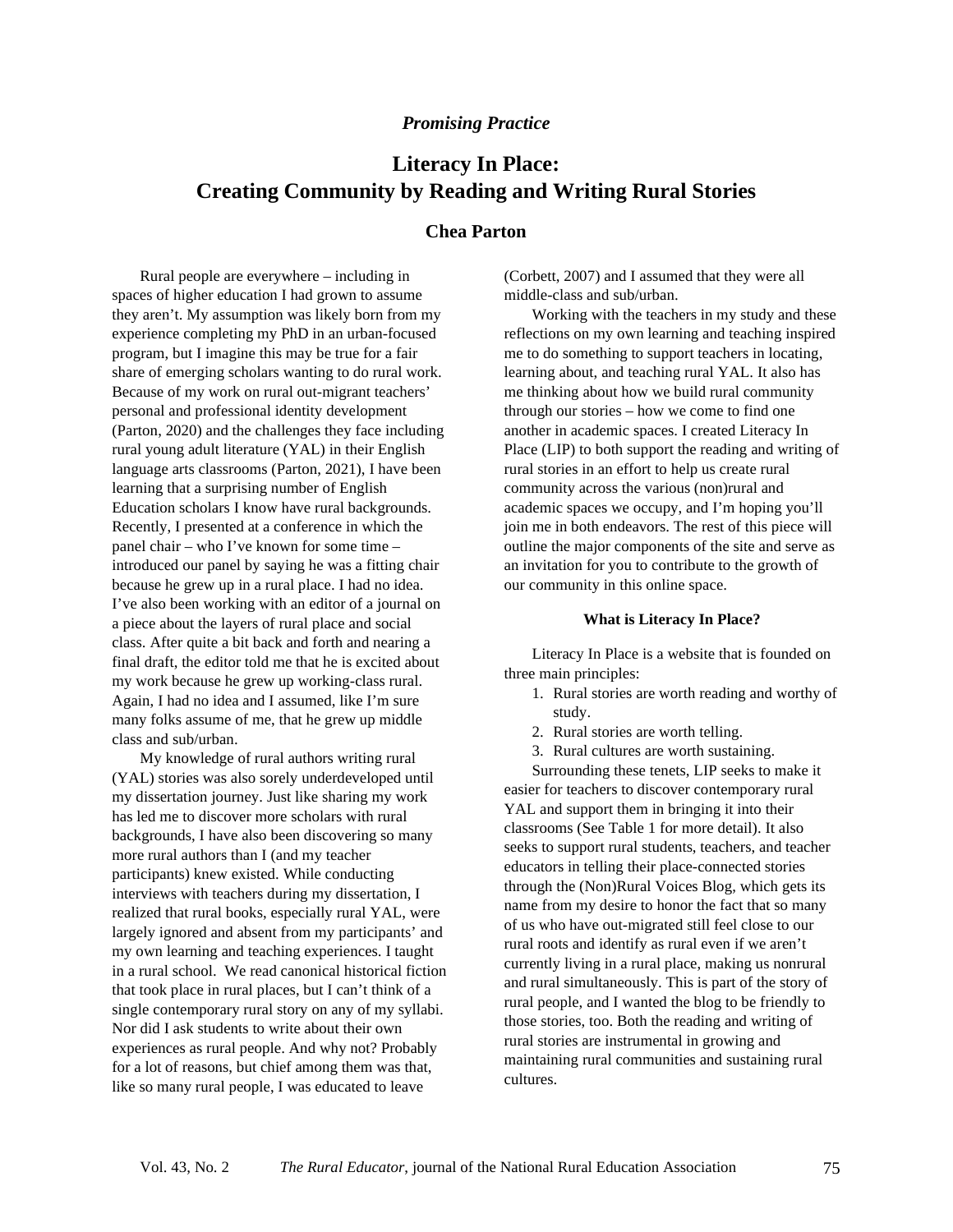

 **Literacy In Place: On the Website** [https://literacyinplace.com](https://literacyinplace.com/)

**Rural Book List:** An ever-evolving [list of books](https://literacyinplace.com/book-list/) featuring rural people, places, and experiences including: **Reading Rural YAL**: The link to the [Reading Rural YAL YouTube channel](https://literacyinplace.com/book-list/) with book talks of rural YAL **Rural Book Reviews**: The link to the [Reading Rural Goodreads account](https://www.goodreads.com/review/list/133540082-reading-rural?ref=nav_mybooks&shelf=read) for print reviews of rural YAL. **Classroom Teachers:** A selection of rural-focused readings, resources, and teaching ideas for classroom teachers **Teacher Educators:** [A suggested reading list](https://literacyinplace.com/annotated-bibliography/) of texts for teacher educators to include in teacher preparation programs to invite preservice teachers to think about how place has and will continue to shape who they are becoming as teachers as well a[s sample activities and lesson ideas.](https://literacyinplace.com/lessons-activities/)

**[\(Non\)Rural Voices blog](https://literacyinplace.com/nonrural-voices-blog/)**: A space for students of all levels, teachers, and teacher educators across numerous and multiple rural and out-migrant identities to write their stories to challenge the negative stereotypes and assumptions about rural people

**[Reading Rural YAL Podcast:](https://literacyinplace.com/category/reading-rural-yal-podcast/)** Conversations with YAL authors and rural education scholars and practitioners

#### **Reading & Studying Rural Stories**

A hefty portion of Literacy In Place is dedicated to cataloging and providing information on contemporary rural YAL. Like the out-migrant teachers in my study, I couldn't have named a contemporary rural book if my life depended on it. Because the publishing industry doesn't market books according to their rurality and there is no rural fiction genre, finding them can be like looking for a needle in a haystack. As a classroom teacher, time for lunch is hard enough to come by, so finding time to go looking for rural YAL is unlikely. That's where LIP comes in. Having a central location where teachers know they can go to find a list of books, as well as reviews and teaching ideas for those books, can support them in bringing those stories into their classrooms. Through the Goodreads reviews and Reading Rural YAL book talks on LIP, teachers have an opportunity to hear a rural person talk about the story, allowing them to know what the story is about as well as whether or not disrupts or maintains he dominant notion that rural people are backwoods and backwater (Tieken, 2014), unintelligent, and averse to difference and change.

#### **Using LIP in Reading Instruction**

There are myriad ways LIP can be used to support rural ELA teachers' reading instruction. Probably more than a few I haven't even considered, but I'll discuss the ones I *have* thought about here. Using the book list, teachers and librarians could select rural YAL books for their classroom and school libraries, recommending rural YAL to readers in their classrooms and schools. Teachers could use

these books in a combination of whole-class, book club, and independent reading work in multiple and various combinations to help students explore and examine their (and others') ruralities. These texts could be used as part of the standard curriculum as well as with Critical Rural English Pedagogy (Petrone & Wynhoff Olsen, 2021), pedagogy designed specifically to invite students think critically about what it means to be rural, who qualifies as rural, and what power dynamics exist between rural and sub/urban places.

Building on the book list, the reviews and book talks on the site are designed to provide teachers with summaries of the texts, how place works in them, my responses to them as a rural-identifying reader, and give some ideas of approaches to use when teaching them. These resources are designed and created to help teachers with their text selection efforts as well as strategies for teaching. Reviews and book talks could also be used as mentor texts for types of projects students could create in conjunction with their reading. For example, students could write Goodreads reviews of the rural YAL that they read and/or make videos that provide summaries, mini analyses, their reactions, and/or recommendations for other students and teachers when it comes to reading and teaching their book.

#### **Using LIP in Writing Instruction**

In order for students to have rural YAL to read, folks have to write it, which means that it's important for students to see and believe that rural people can and have become published authors. To increase the visibility of rural authors, I have been conducting